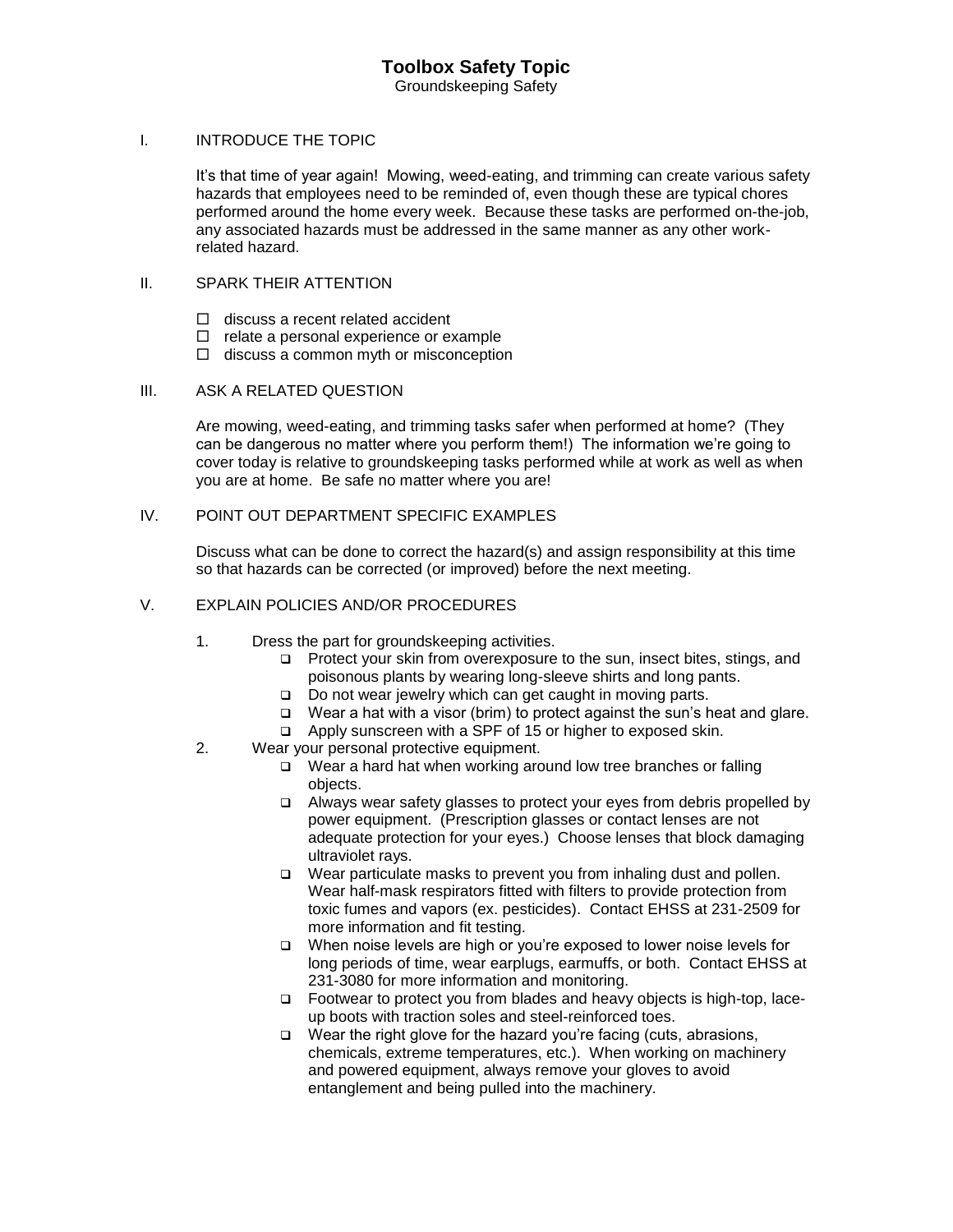# **Toolbox Safety Topic**

Groundskeeping Safety

- 3. Take care of yourself.
	- $\Box$  Get a good night's sleep and don't work with powered machinery if you're on medication which can make you dizzy or drowsy.
	- $\Box$  Take regular breaks and remember to drink 6-8 ounces of fluids a day (water or Gatorade are some of the best options).
- 4. Know and take care of your equipment.
	- $\Box$  Read the operator's manual before using equipment. Be familiar with the equipment's safety features, controls, and hazards.
	- □ Follow all warning signs and labels on the equipment.
	- $\Box$  Inspect the equipment before each use at the beginning of the shift. Look for defective or missing parts, guards, and safety devices. Check fuel, oil, and water levels regularly. Never use equipment that is defective and needs repair.
	- □ Never fuel indoors or while equipment is in operation or hot.
	- □ Use only flash-proof safety cans and never smoke while working around gasoline. Clean up fuel spills immediately.
	- Always wear your seat belt while operating tractors with rollover protection. It will help keep you in the "safety zone" of the vehicle.
	- □ Before getting off tractors with attachments, lower the attachment to the ground, lock the parking brake, and shut off the engine.
	- □ On riding equipment, mow up and down, not across a slope. For push mowers, always mow side-to-side.
	- Twenty-five percent of tractor deaths occur on public roads, so drive slowly, avoid sharp turns, edges, and depressions in roads, display moving vehicle warning signs, flags, and lights to alert traffic. Brightly colored vests will make you more visible to traffic as well. You want to be seen in these situations!
	- String-line and blade trimmers should be have guards in place and metal blades should be securely fastened.
	- □ Stop hazardous work when pedestrians of by-standers are present.
- 5. Be prepared for emergencies.
	- Keep a stocked first-aid kit handy for cuts, scrapes, and burns.
	- $\Box$  Keep a bee-sting kit and snake-bite kit handy. Employees who may have an allergic reaction to stings should let others know about their situation and how to administer medication in case of emergency.
	- $\Box$  Make sure portable fire extinguishers are available and ready to use.
	- Check all container labels for hazardous products. Follow safe use recommendations, proper application, storage, handling, and disposal methods, and review emergency procedures for exposure prior to use. □ Keep emergency phone numbers handy.
- 6. Inspect the work area first.
	- Look for obvious hazards such as rocks, stakes, and culverts and mark them with easy-to-spot stakes or plastic tape.
- VI. Suppose there is an accident involving this hazard, what would you do? *(Give employees an opportunity to respond, then discuss the procedure below.)*